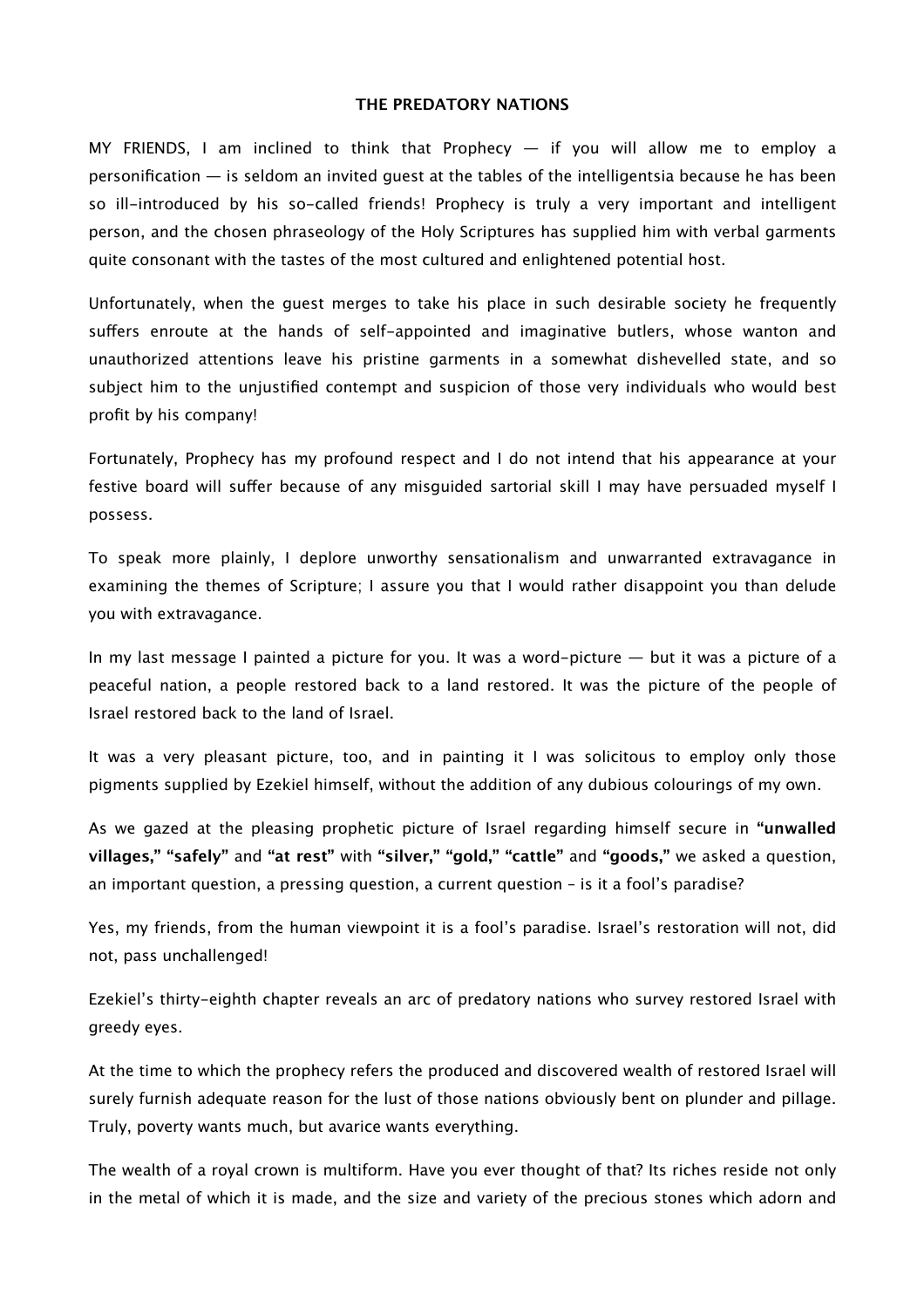enhance it, but great value is also attachable to the very article itself as symbolic of position and power.

Yes, indeed, where wealth is concerned, a crown is both symbol and substance; and the wealth of the Nation of Israel which will provoke the avarice of the predatory nations in the days to which Ezekiel's prophecy refers is best likened to such a crown, for its riches will vest not only in the variety of its produced and discovered natural and industrial resources, but also in its strategic locality and potential spiritual importance.

The present transformation of Israel — something already in the nature of a miracle though it be — is but a rosy reflection of the wealth ahead.

What has Ezekiel to say regarding these predatory nations? Well, he mentions the Leader, the Leader's Land and the Leader's Lackeys.

Before we note them you will, of course, appreciate that since these remarkable Divine prophecies were uttered some 2,500 years ago, and since the Eternal God caused His prophets to speak out of and through circumstances and occasions which were then local and immediate the terms employed would also be largely local and immediate. By inspiration of the Spirit of God, however, they conduct us to circumstances and occasions current in or future to the generation in which you, my listening friends, may be living.

Well, then, Ezekiel reveals that Gog is the Leader, Magog his Land, and Rosh, Meshech and Tubal his lackeys.

Of course, in ensuing messages we shall make an attempt to identify these nations, but, for the present, we will be wise to adhere to Scripture nomenclature so that our apprehension of the prophetic situation may not be distracted prematurely.

I repeat, then, that Gog is the Leader, Magog his Land, and Rosh, Meshech and Tubal his lackeys.

Ezekiel further reveals to us in that same thirty-eighth chapter that allied to this Gogian spearhead of menace are five subordinate nations; let us note these, also. They are Paras, Cush, Put, Gomer and Togarmah.

Under the evil leadership of Gog, these predatory nations plan nothing less than an invasion of restored Israel!

The Eternal God of Israel, Who alone is Absolute, and Whose omniscient intelligence is supreme and timeless, discloses to us the character and content of the evil thought that shall enter the mind of the being who may then be regarded as Israel's Public Enemy Number One. Here are the words of Scripture revealing the evil thoughts of Gog: